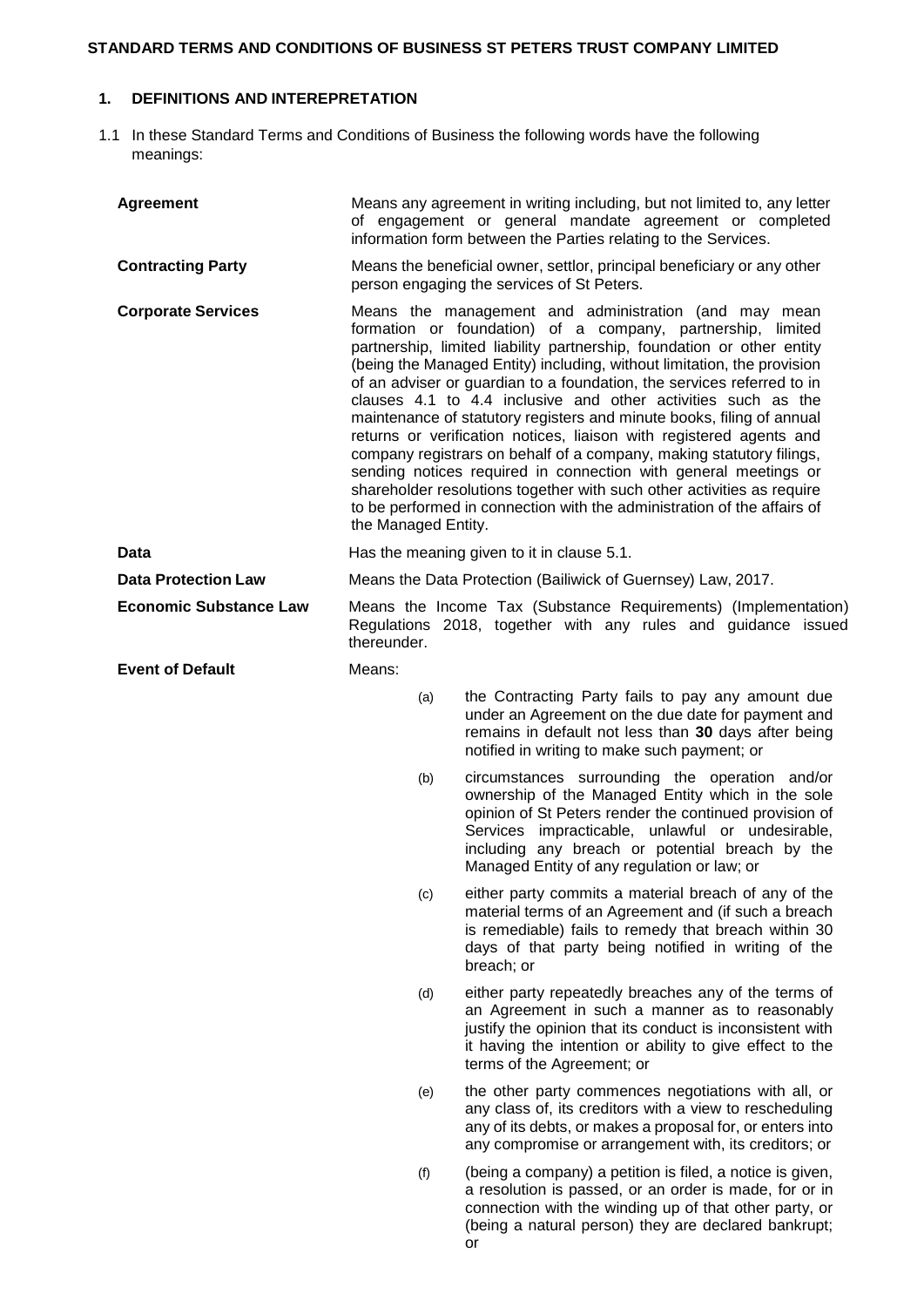- (g) an application is made to court, or an order is made for the appointment of an administrator, a notice of intention to appoint an administrator is given, or an administrator is appointed over the other party; or
- (h) a person becomes entitled to appoint a receiver over the assets of the other party, or a receiver is appointed over the assets of the other party; or
- (i) a creditor or encumbrancer of the other party attaches or takes possession of, or a distress, execution, sequestration or other such process is levied or enforced on or sued against, the whole or any part of its assets and such attachment or process is not discharged within 14 days; or
- (j) any event occurs, or proceeding is taken, with respect to the other party in any jurisdiction to which it is subject that has an effect equivalent or similar to any of the events mentioned in (d) to (i) (inclusive); or
- (k) the Managed Entity is subject to an Insolvency Event.

**Fiduciary Law Means The Regulation of Fiduciaries, Administration Businesses and** Company Directors, etc. (Bailiwick of Guernsey) Law, 2020 and any regulations made there under and codes issued in connection therewith.

- **Foundation Documentation** Means the documentation of the foundation which is the Managed Entity and includes the charter, regulations, partnership agreement, memorandum or articles (howsoever named) and any and all documents ancillary thereto or which varied such documents.
- **Guernsey Construction Exercise** Means the Bailiwick of Guernsey.

**Guernsey Registrar** Means the Guernsey Registrar of Companies established under the Companies (Guernsey) Law, 2008.

**Holding Company and Subsidiary** Mean a "holding company" and "subsidiary" as defined in section 531 of The Companies (Guernsey) Law, 2008 but excluding subsection (6) thereof.

**Indemnified Parties** Means directors, officers, employees of St Peters and any person appointed by St Peters and the personal representatives of such directors, other officers, employees and person appointed.

**Insolvency Event** Means, in respect of the Managed Entity, the occurrence of any of the following events:

- (a) that the Managed Entity is unable or admits inability to pay its debts as they fall due, suspends making payments on any of its debts or, by reason of actual or anticipated financial difficulties, commences negotiations with one or more of its creditors with a view to rescheduling any of its indebtedness;
- (b) any corporate action, legal proceedings or other procedure or step is taken in relation to or with a view to:
	- (i) the suspension of payments, a moratorium of any indebtedness, winding-up, dissolution, ministration, bankruptcy or reorganisation (by way of voluntary arrangement, scheme of arrangement or otherwise) of that person;
	- (ii) a composition, assignment or arrangement with any creditor of that Managed Entity;
	- (iii) the appointment of a liquidator, receiver, administrator, administrative receiver, trustee in bankruptcy, compulsory manager or other similar officer in respect of that Managed Entity or any of its assets; or
	- (iv) enforcement of any security over any assets of that Managed Entity,

or any analogous procedure or step is taken in any jurisdiction.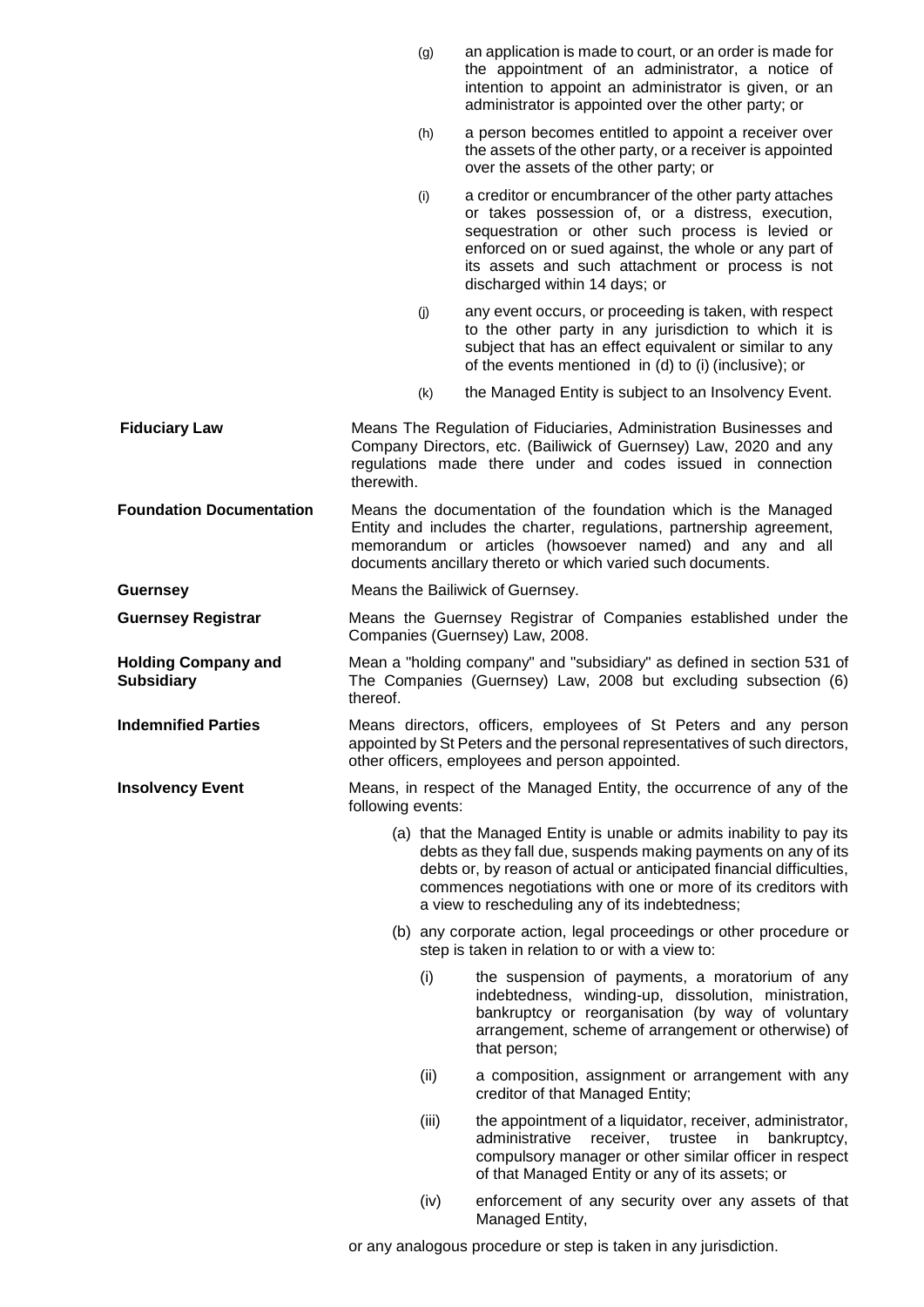| <b>Key Contact</b>                         | Means the St Peters Officer or employee having charge of supervising the<br>provision of the Services under these Standard Terms, the name of such<br>person having been provided to the Contracting Party.                                                                                                                            |  |
|--------------------------------------------|----------------------------------------------------------------------------------------------------------------------------------------------------------------------------------------------------------------------------------------------------------------------------------------------------------------------------------------|--|
| Law                                        | Means all laws, ordinances, statutory instruments, codes and regulations<br>of Guernsey and of any other jurisdiction to which the Managed Entity is<br>subject and, where applicable, of any other relevant jurisdiction.                                                                                                             |  |
| <b>Liabilities</b>                         | Means all liabilities, actions, proceedings, claims, demands, taxes and<br>duties and all associated interest, penalties and costs and all other<br>expenses whatsoever.                                                                                                                                                               |  |
| <b>Managed Entity</b>                      | Means the company, partnership, limited partnership, limited liability<br>partnership, foundation, other entity, trust or pension arrangement to<br>which the Services are provided by St Peters pursuant to these Standard<br>Terms.                                                                                                  |  |
| <b>Officers</b>                            | Includes directors and company secretaries.                                                                                                                                                                                                                                                                                            |  |
| <b>Parties</b>                             | Means the Contracting Party and St Peters.                                                                                                                                                                                                                                                                                             |  |
| <b>Registered Office</b><br><b>Address</b> | Means the registered office of a company or foundation as required by<br>applicable Law.                                                                                                                                                                                                                                               |  |
| <b>Relevant Activities</b>                 | Has the same definition as given to that term in the Economic Substance<br>Law.                                                                                                                                                                                                                                                        |  |
| <b>Services</b>                            | Means the Corporate Services and the Trust Services.                                                                                                                                                                                                                                                                                   |  |
| <b>Standard Terms</b>                      | Means these standard terms and conditions of business as amended or<br>modified from time to time.                                                                                                                                                                                                                                     |  |
| <b>St Peters</b>                           | Means St Peters Trust Company Limited and any intermediate or ultimate<br>Subsidiary or Holding Company of St Peters Trust Company Limited from<br>time to time.                                                                                                                                                                       |  |
| <b>St Peters Group Licensees</b>           | Means such members of St Peters as have been issued licences by the<br>Guernsey Financial Services Commission under the Fiduciary Law from<br>time to time.                                                                                                                                                                            |  |
| <b>Trust Documentation</b>                 | Means the documentation of the trust which is the Managed Entity and<br>includes the settlement instrument or declaration of trust and any and all<br>documents ancillary to the trust or which amend the terms of the trust.                                                                                                          |  |
| <b>Trust Services</b>                      | Means acting as sole or co-trustee or protector or co-protector, or<br>guardian or enforcer of a trust or pension arrangement and providing<br>such ancillary services to the management of the affairs and assets of<br>the trust as St Peters, in such capacity as trustee, protector, enforcer<br>or Guardian, considers necessary. |  |

- 1.2 In these Standard Terms and in any Agreement expressions denoting one gender shall include all other genders, the singular shall include the plural and vice versa and references to persons shall include corporate persons.
- 1.3 References to the council of a foundation and council members thereof include all other terminology for such council.
- 1.4 References to any Law include references to that Law as subsequently modified, amended or replaced from time to time.
- 1.5 Any reference to St Peters Trust Company Limited or St Peters implies, where appropriate, a reference to any relevant successors or assigns.
- 1.6 References to clauses are references to the clauses in these Standard Terms, as numbered. The headings of the clauses are for ease of reference only.

# **2. APPLICATION OF STANDARD TERMS**

- 2.1 The Standard Terms apply to all Services provided by St Peters and should be read in conjunction with any Agreement also made between St Peters and the Contracting Party.
- 2.2 In the event of any inconsistency between these Standard Terms and the terms of any Agreement entered into between St Peters and the Contracting Party in relation to the Services, the terms of the Agreement shall prevail. The Agreement and these Standard Terms are together referred herein as the **Client Agreement**.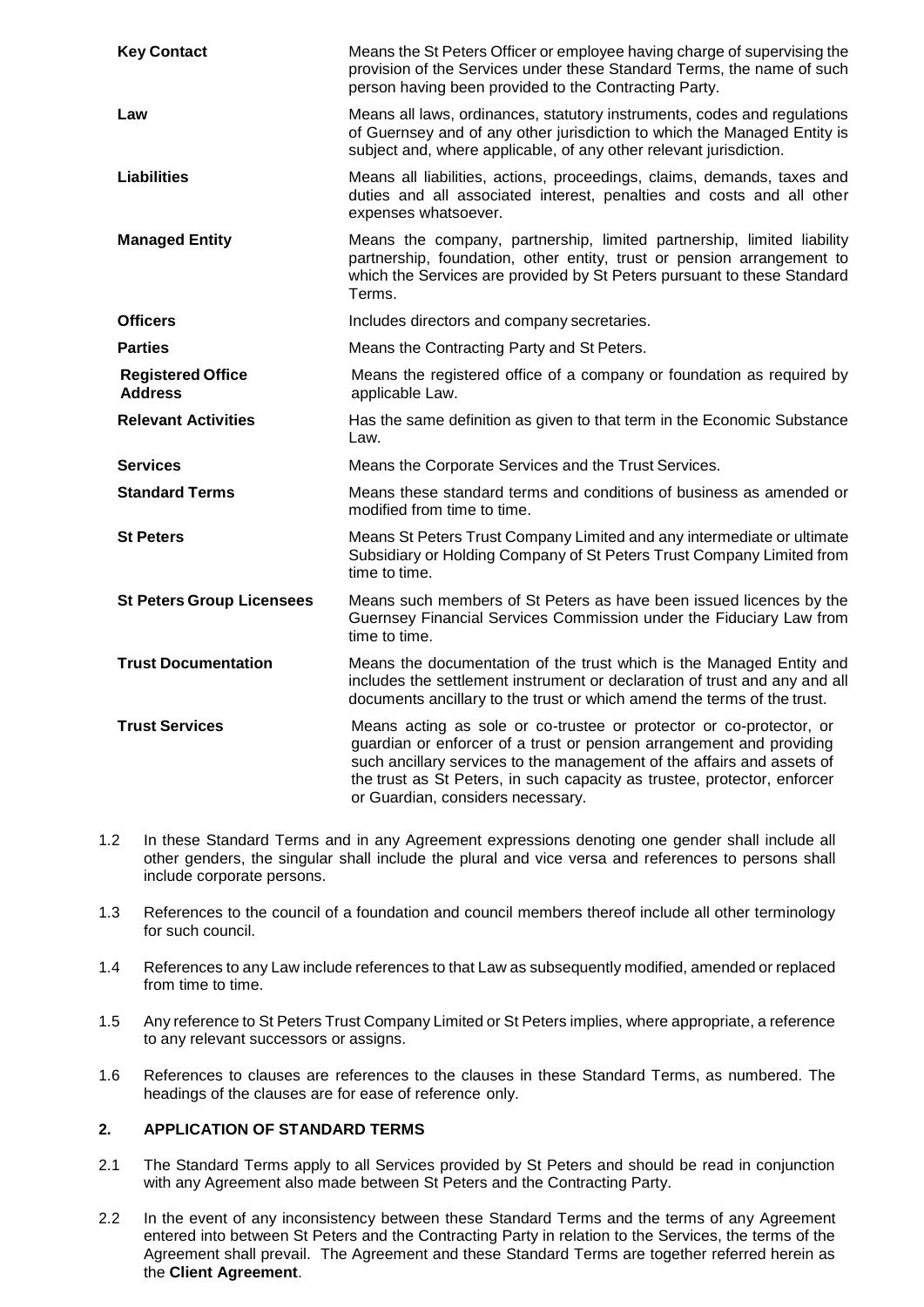# **3. PROVISIONS OF SERVICE**

- 3.1 St Peters' provision of the Services is conditional upon St Peters receiving:
	- (a) sufficient funds from the Contracting Party or the Managed Entity to enable St Peters to provide the Services and to be remunerated for the provision of the Services as contemplated in these Standard Terms; and
	- (b) such satisfactory professional, bank or other references, proof of Contracting Party identification and address, and evidence of the source of the funds or such other information as St Peters shall reasonably require to comply with the Law. It is specifically noted that St Peters is required to obtain, verify and continually monitor such information in order to comply with Guernsey Law.
- 3.2 St Peters is in the business of providing support and services identical or similar to the Services to other Managed Entities. St Peters shall be at liberty to provide support and services of an identical or similar nature to the Services and any other services to any other person, firm, company or other body without being under any obligation to account for any profit arising thereby or to advise the Contracting Party that St Peters is providing such services.
- 3.3 St Peters may at any time in its sole discretion act or omit to act in relation to the Services (upon so advising if St Peters deems it appropriate) and St Peters shall not be liable to any person or entity for such exercise of its discretion subject always to any overriding provision contained in the Foundation Documentation, the Trust Documentation or the constitutional documents of the Managed Entity.
- 3.4 St Peters may in its discretion accept either directly or indirectly (from the Contracting Party or any person nominated in writing by the Contracting Party) advice, recommendations and requests for action that it believes to be genuine, whether received orally or in written form (including electronically or by facsimile). Such advice, recommendations and requests for action shall be given to the Key Contact. If any such advice, recommendations or requests for action are given otherwise than in writing then as soon as is reasonably possible such communication shall be sent to the Key Contact in written form.
- 3.5 Where the Contracting Party is constituted by two or more persons then St Peters may accept instructions from any of the persons unless agreed otherwise in writing between the Parties.

# **4. DETAILS OF SERVICES**

- 4.1 Where the Services include the provision of a director to a company or a council member to a foundation, St Peters shall arrange the day-to-day administration of the affairs of that company or foundation, and shall be granted control over all the assets of that company or foundation. In the absence of any specific agreement with the Contracting Party or that company or foundation, St Peters will maintain such books of account and arrange for the preparation of such financial statements in connection with the affairs of that company or foundation as required by applicable Law. St Peters shall ensure compliance by that company or foundation with its constitutional documents.
- 4.2 Where the Services include the provision of a company secretary to a company, St Peters shall conduct day-to-day administration on behalf of that company in accordance with the overall instructions of its directors and:
	- (a) maintain the corporate records and the statutory administration of that company as required by applicable Law in order to keep that company in good legal standing at the appropriate company registry (provided St Peters has been provided at all times with cleared funds to enable all necessary statutory fees and taxes to be paid in a timely manner and receives the necessary co-operation of the directors of that company (if not provided by St Peters); and
	- (b) keep and control the use of the seal of that company where applicable.
- 4.3 Where the Services include the provision of a registered office and a resident agent for a company or foundation, St Peters shall:
	- (a) for a company registered in Guernsey, provide an address to be used as the registered office of that company in Guernsey, and submit the annual validation for filing with the Guernsey Registrar in accordance with Guernsey Law each year, provided that St Peters has been provided with such confirmations and with cleared funds to enable St Peters to make the statements in the annual validation and pay the filing fee, taxes and any other applicable fee. It is expressly noted by the Contracting Party that failure by a Guernsey company to promptly submit its annual validation will result initially in the accrual of statutory late filing fees and ultimately may result in legal action being taken to recover lost revenue and the possible removal of the company from the Guernsey register of companies;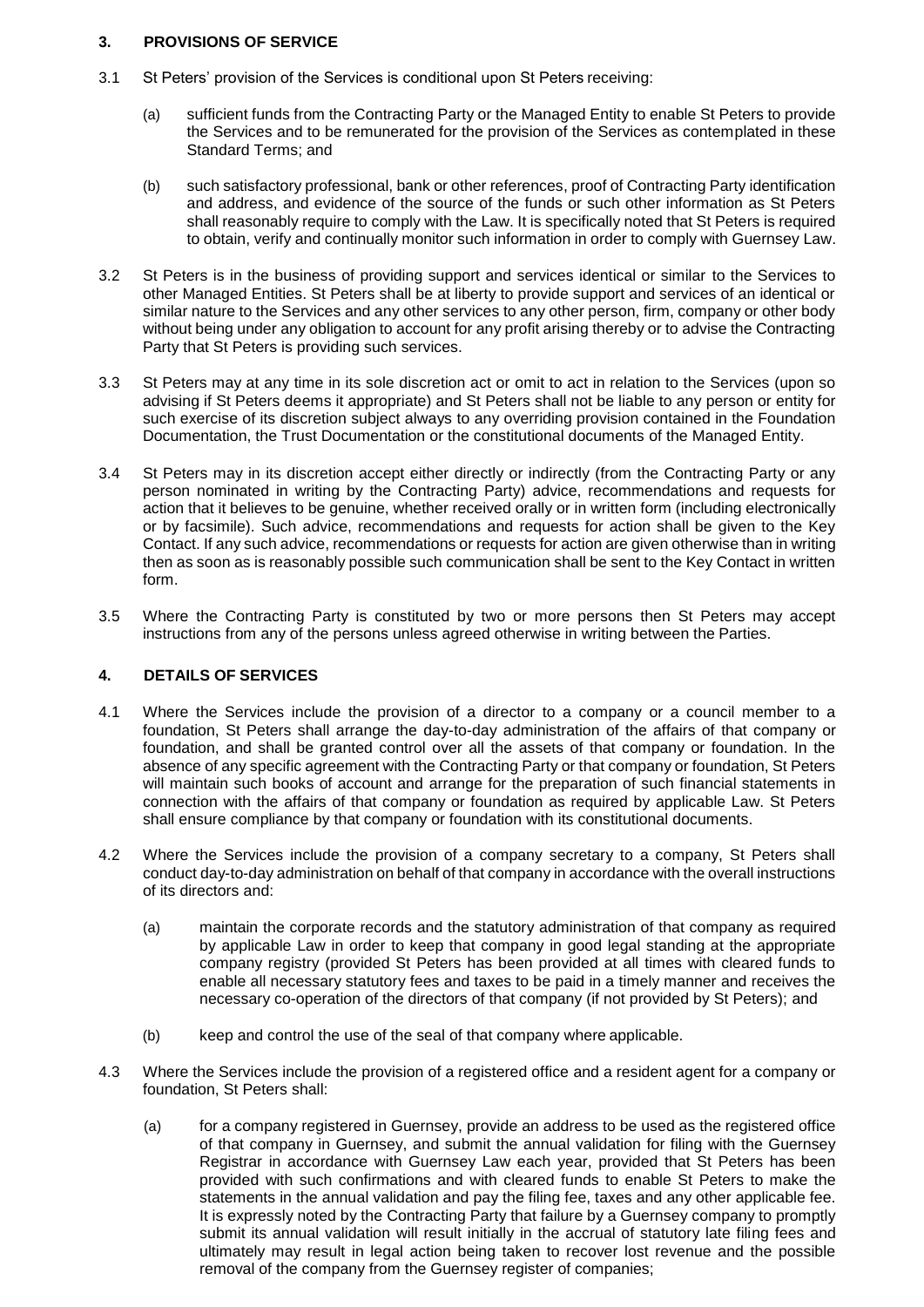- (b) for a foundation registered in Guernsey, provide an address to be used as the registered office of that foundation (should Guernsey law require a registered office in Guernsey) and submit for filing with the appropriate Guernsey registrar (if any) such filings as are required by Guernsey Law, on condition that St Peters has been provided with such confirmations and cleared funds to enable St Peters to make the statements in the filing and pay the filing fee and any taxes or other applicable fee. It is expressly noted that failure to make the requisite statutory filings may result in detrimental consequences for the foundation;
- (c) for a company or foundation registered in Guernsey, provide a resident agent as required pursuant to Part XXIX of the Companies (Guernsey) Law, 2008 and pursuant to Schedule 1A of the Foundations (Guernsey) Law, 2012 and discharge the obligations imposed on a resident agent thereunder; and
- (d) for a company or foundation not registered in Guernsey, discharge any annual licence and agents' fees and other fees and taxes applicable to keep the company in good legal standing in the applicable jurisdiction in accordance with the Contracting Party's instructions (provided such instructions are not superseded by the directors or officers of that company or foundation), provided that St Peters has been provided with cleared funds to pay such fees and taxes.
- 4.4 Where the Services include the provision of nominee shareholder facilities:
	- (a) St Peters shall provide such nominees as shall be agreed in writing between the Parties to act as registered shareholders of a company;
	- (b) the Contracting Party shall provide St Peters with such reasonable indemnities in respect of the nominees as St Peters requires from time to time; and
	- (c) such nominees shall vote at general meetings of that company as instructed by the beneficial owner from time to time or, in the absence of specific instruction from the Contracting Party, as seen fit by St Peters solely for the purpose of complying with applicable Law and keeping as far as possible that company in good standing.
- 4.5 Where the Services include the provision of trustee St Peters shall provide trusteeship and administration of the trust assets and affairs of the trust in accordance with the trust instrument.
- 4.6 St Peters shall be entitled in the discharge of the Services, subject to any provisions of applicable Law, to delegate any aspect or all aspects of the Services to any other person in such manner as St Peters sees fit. The Services may, without limitation, be performed by any company forming part of St Peters and any Officer or employee thereof. In the event that St Peters delegates any Services it will remain responsible for the provision of the relevant Services under the Client Agreement.
- 4.7 The Contracting Party shall ensure that St Peters is always provided with:
	- (a) current contact details for every director and other officer of any company;
	- (b) current contact details for every council member, adviser and guardian of any foundation;
	- (c) current contact details for every trustee, protector, enforcer, settlor and beneficiary of any trust; and
	- (d) a true, fair and accurate view of the activities of the Managed Entity.
- 4.8 St Peters may engage the services of lawyers, accountants, other professional advisers or agents of any kind at the expense of the relevant Managed Entity if and to the extent to which these are deemed appropriate or required by St Peters. The costs of the provision of such services shall be borne by the Contracting Party or Managed Entity.
- 4.9 "Short form accounting" comprises an abbreviated statement of assets and capital and income accounts (for trusts) or an abbreviated balance sheet, profit and loss account and statement of reserves (for companies) prepared from accounting records which may rely on summaries of transactions recorded in detail by duly appointed custodians including, without limitation, investment portfolio managers. It is acknowledged that St Peters may use short form accounting in respect of the Managed Entity (including foundations) and that short form accounts may not give sufficient detail to enable a full appreciation of all financial transactions occurring in the reporting period. When accounts are required to be audited, such shall be at the expense of the Contracting Party or Managed Entity. The Contracting Party and/or Managed Entity shall provide St Peters with such information and explanations regarding the accounts as St Peters or any auditor may reasonably require to ensure that the audit of the Managed Entity may be satisfactorily completed.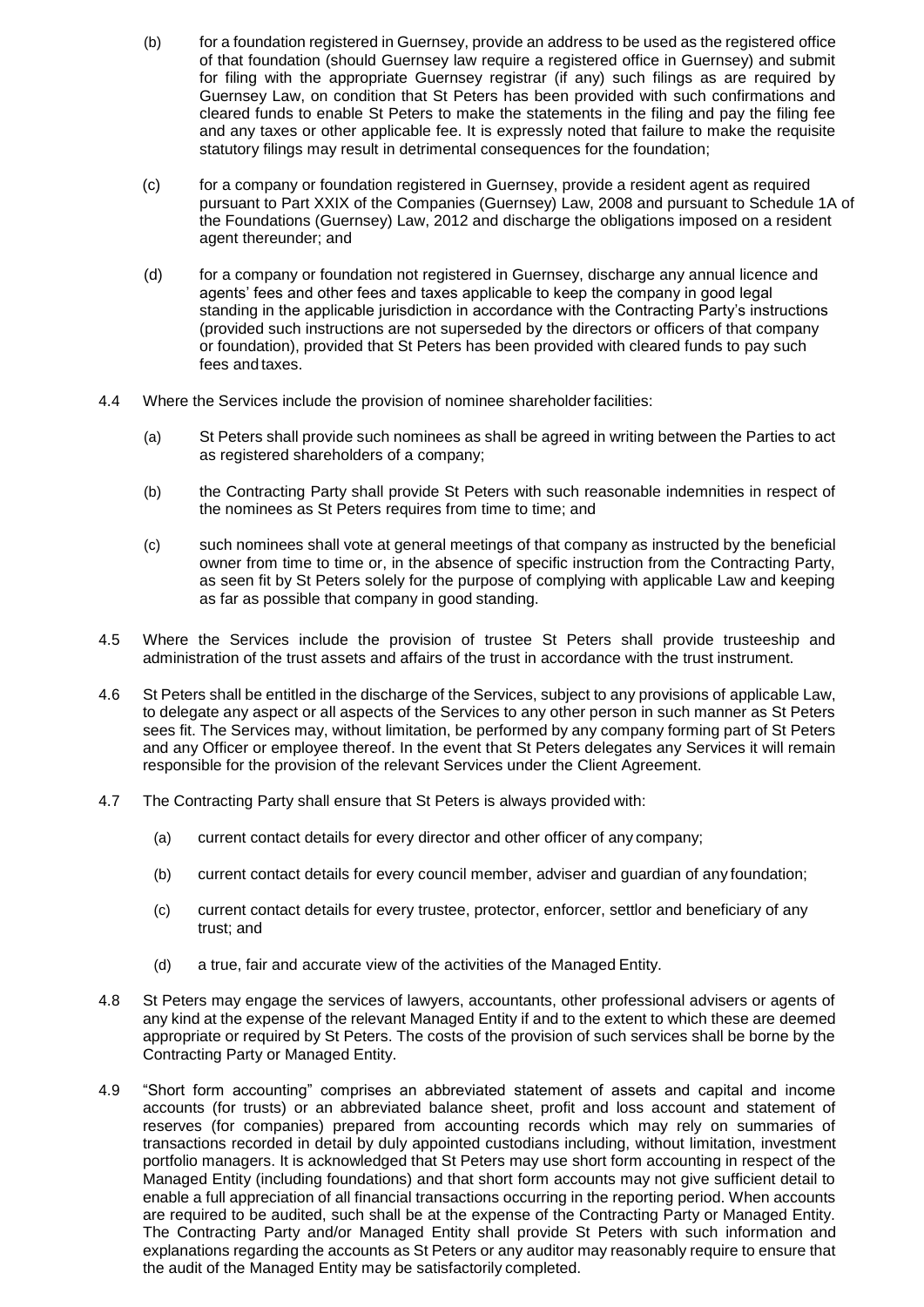- 4.10 Except where St Peters has provided or procured members of the board of directors of a company or the council of a foundation which is the Managed Entity, St Peters shall not be bound or required to interfere in the management or conduct of the business of any such company or foundation. St Peters does not provide investment advice of any nature. Any comments or views expressed by St Peters in connection with investments shall not be construed as investment advice and St Peters will not be liable to the Contracting Party for any such comments or views. In addition, so long as St Peters has no actual notice of any act of dishonesty or misappropriation of monies or property on the part of the directors of that company or foundation, St Peters may leave the conduct of its business (including the payment or non-payment of dividends or distributions) wholly to the directors or councillors.
- 4.11 St Peters need not diversify the investment of any trust assets or foundation assets, nor shall St Peters be liable for the consequences of investing, or keeping trust or foundation assets invested, in the shares or obligations of a single business, company, firm or entity, or in one asset or one type of asset.
- 4.12 St Peters is subject to statutory due diligence obligations and the Contracting Party therefore undertakes to make all documents available to St Peters at any time that pertain to the Contracting Party's or the Managed Entity's business or where the Managed Entity is a trust or foundation, the assets (and activities in relation to such assets) of that trust or foundation. This applies in particular for documents that St Peters requires in order to fulfil its obligations under the applicable due diligence Laws such as the Disclosure (Bailiwick of Guernsey) Law, 2007. This clause shall also apply to all other entities owned or controlled (whether partly or wholly, directly or indirectly) by such Contracting Party or Managed Entity.

#### **5. INFORMATION**

- 5.1 For the purpose of providing the Services St Peters may keep records of:
	- (a) the beneficial owners of the Contracting Party and the Managed Entity, any settlor or founder, and the beneficiaries provided to St Peters prior to and in connection with the Client Agreement including "special category data" as defined under the Data Protection Law; and
	- (b) any other information provided in relation to the Contracting Party or the Managed Entity including, without limitation, information about the directors, officers, trustee, protector, enforcer or employees of such Contracting Party or Managed Entity,

(together, the **Data**).

- 5.2 The Contracting Party consents to St Peters processing the Data in accordance with the Data Protection Law and transferring the Data:
	- (a) to any banking or other institution with whom St Peters conducts business in connection with the Contracting Party, the Managed Entity or the provision of the Services;
	- (b) to accountants, auditors, legal and other advisers, administrators, directors or agents who render any service in connection with the Services to be provided under the Client Agreement;
	- (c) as is required for the proper provision of the Services;
	- (d) as is required for the proper fulfilment of the role of trustee, protector, guardian or enforcer of a Managed Entity that is a trust;
	- (e) as is required in order to provide third party financial institutions or other service providers with which relationships are initiated or maintained with "due diligence" information in connection with their client verification or other procedures; or
	- (f) as is required by applicable Law and all regulations, rules, instructions, codes, orders and regulatory guidance to which St Peters is subject pursuant to its licence under the Fiduciary Law.
- 5.3 The Contracting Party acknowledges that such information is required to be collected by St Peters pursuant to its statutory obligations relating to the provision of Services and is required in order for St Peters to enter into a contract with the Contracting Party. As such, the Contracting Party is obliged to provide such information upon the request by St Peters and failing to do so may lead to immediate cessation of Services.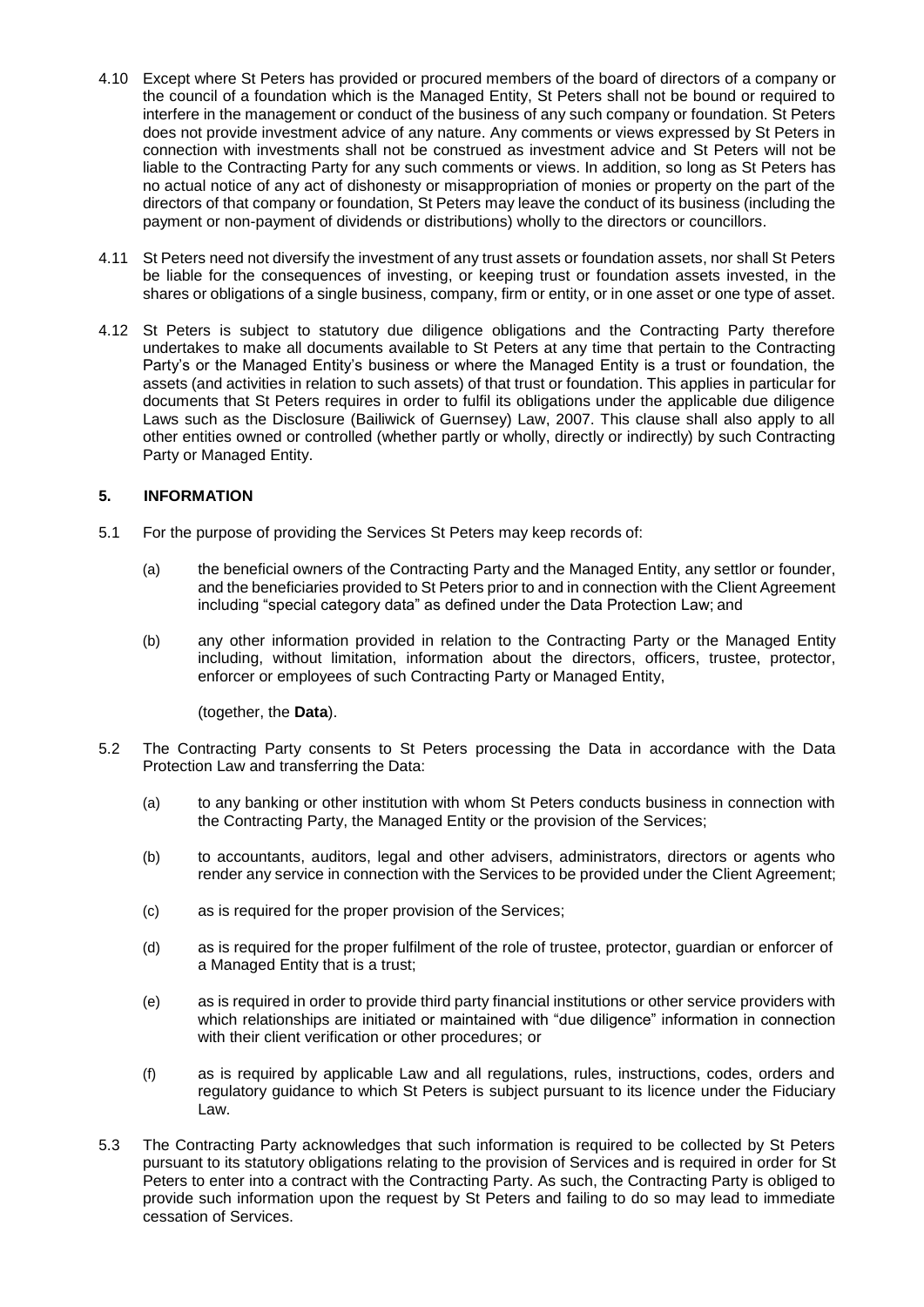- 5.4 The permission given in clause 5.2 shall remain in effect notwithstanding the death of the Contracting Party, unless and until revoked in writing by the Contracting Party's personal representative (executor or administrator). St Peters is also entitled to transfer the Data to recipients as described above in jurisdictions that do not have regulations, confidentiality and data protection Laws comparable to the Data Protection Law, subject to the provisions of the Data Protection Law and the Privacy Statement of St Peters.
- 5.5 Where St Peters processes the Data of a data subject other than the Contracting Party and the Data Protection Law requires the consent of that data subject to such processing then the Contracting Party and St Peters shall use reasonable endeavours to obtain the consent of that data subject to such processing.
- 5.6 St Peters shall, on the request of the Contracting Party, forward to the Contracting Party or its duly authorised representatives and/or advisers such information on the Contracting Party and its affairs as the Contracting Party or its duly authorised representatives is entitled to receive under the applicable Law.
- 5.7 St Peters shall not be responsible for any delay resulting from any unsatisfactory response by the Contracting Party or Managed Entity to any requests for information or documentation with regard to the operation of the Managed Entity, including requests for clarification of instructions issued by the Contracting Party or the Managed Entity.
- 5.8 St Peter's Privacy Statement forms part of these Standard Terms and is available at [www.stpeterstrust.com. T](http://www.stpeterstrust.com/)he Contracting Party acknowledges having read, understood and agreed to the Privacy Statement.
- 5.9 Subject as herein provided St Peters shall hold all information concerning the Contracting Party confidential and subject to applicable Law.

# **6. CONTRACTING PARTY WARRANTIES**

- 6.1 The Contracting Party agrees and expressly warrants:
	- (a) that any instructions or requests given to St Peters, if complied with, will not cause St Peters to infringe any applicable Law or the rules or regulations of any applicable regulatory or governmental authority;
	- (b) that all information supplied by or on behalf of or with the knowledge of the Contracting Party to St Peters in connection with the Contracting Party, the Managed Entity and the Services before the date hereof and afterwards is and will be accurate and disclose a fair and true picture of the facts to which it relates (to an appropriate extent);
	- (c) that all disclosures concerning the structure being established, if any, required by law will be made;
	- (d) that neither the Contracting Party's assets nor any assets to be settled into the Managed Entity (as applicable) represent the proceeds of any crime nor relate to the funding of terrorism;
	- (e) not to sell, exchange or pledge or in any other way dispose of their interest in the Managed Entity without first giving St Peters sixty (60) days prior written notice;
	- (f) that the Contracting Party is and will be able to meet its outgoings and expenses to third parties as they fall due, is solvent at the date hereof and, notwithstanding the establishment of the Managed Entity, is able to meet its liabilities to existing, actual and contingent personal creditors;
	- (g) that all assets transferred to the Managed Entity or to be held by St Peters as an asset of a Managed Entity are unencumbered property unless otherwise disclosed to and agreed by St Peters in writing;
	- (h) that it shall advise St Peters in a timely manner of all changes of address, residence, citizenship, profession or business activity of the Contracting Party and any beneficiaries of a trust (which is the Managed Entity) or beneficial owners of a company (which is the Managed Entity) or of any other changes of which St Peters should be aware to enable St Peters to comply with any applicable Law;
	- (i) that it shall notify St Peters at the earliest opportunity (and in any event within 7 days) where the Managed Entity currently undertakes, or proposes to undertake Relevant Activities in Guernsey pursuant to the Economic Substance Law;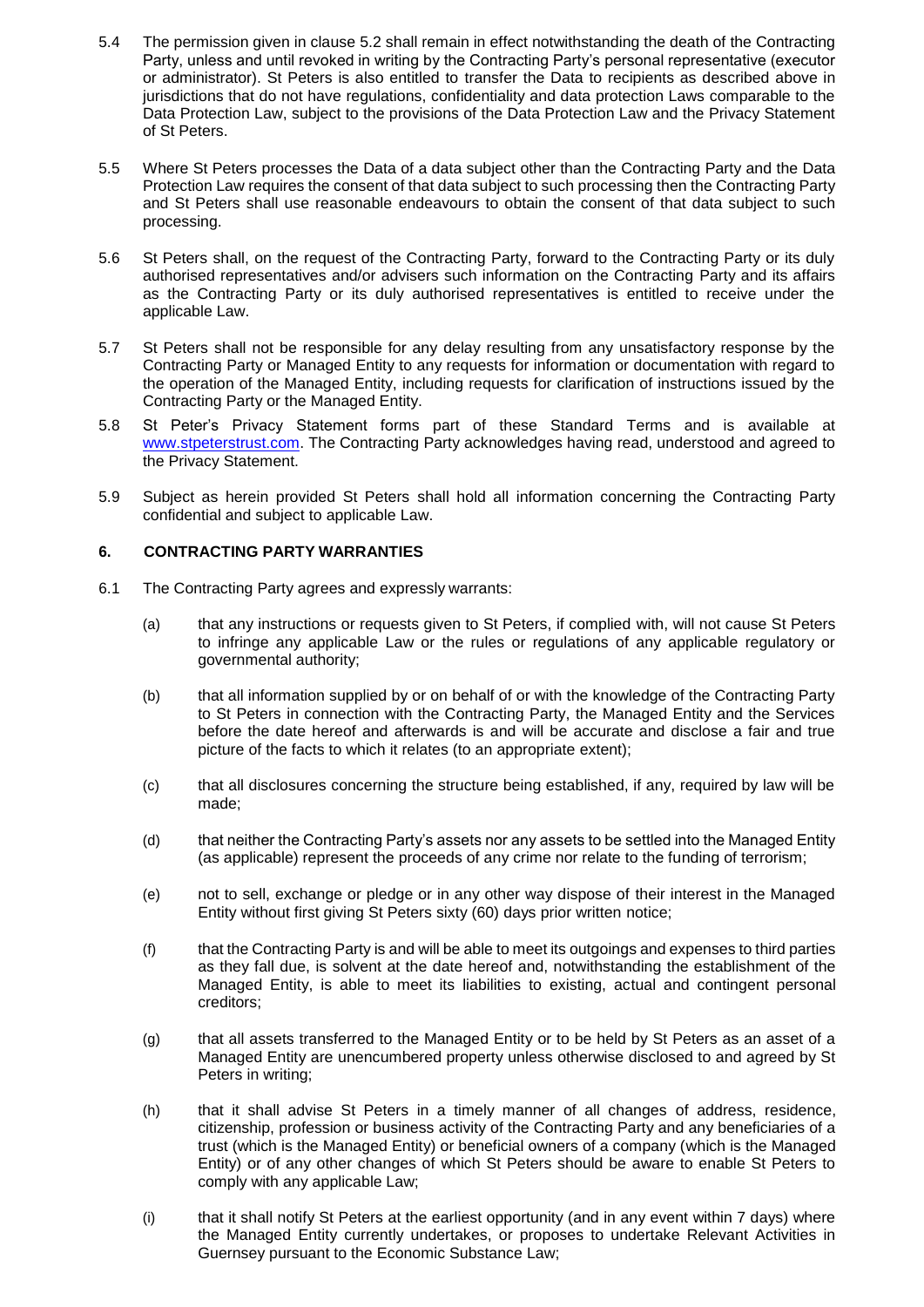- (j) that it shall respond to any inquiries raised by St Peters for the purposes of ascertaining, clarifying or verifying any information required under the Economic Substance Law as soon as practical; and
- (k) that it shall do all other actions or provide any information as may be requested by St Peters for the purposes of complying with the requirements under the Economic Substance Law.

#### **7. INDEMNITIES**

- 7.1 Where St Peters provides Services, the Contracting Party, their heirs and/or successors or administrators shall be liable to St Peters not only as guarantor but also as principal for:
	- (a) the fees charged by St Peters for the Services; and
	- (b) all disbursements and out of pocket expenses incurred by St Peters in performing the Services, including but not limited to all statutory, filing, tax, agency, ancillary and other fees incurred by or in relation to the Managed Entity;

and shall indemnify St Peters for and in respect of the fees in the event that such fees cannot be met from the assets of the Managed Entity.

- 7.2 The Contracting Party agrees that in addition to any lien or right of security conferred by applicable Law St Peters shall have a lien over all assets, records and papers of the Managed Entity (including the Foundation Documentation and the Trust Documentation) or relating to the trust and in the possession of St Peters and St Peters' agents whilst any amount due (from fees or otherwise) remains unpaid to St Peters. On termination of the Client Agreement where the Contracting Party or Managed Entity omits to take receipt of its assets, records and papers or to arrange for a third party to take receipt of such documents which St Peters holds on behalf of the Contracting Party or Managed Entity, St Peters shall be authorised to deposit them at a depositary in Guernsey at the Contracting Party's or Managed Entity's expense and St Peters shall be discharged from all Liabilities in regard to the preservation of such documents.
- 7.3 St Peters shall not be obliged to incur any expense due to any third party or commence any legal action on behalf of the Contracting Party or the Managed Entity unless fully indemnified in a form and amount satisfactory to St Peters for such expenses and other costs and Liabilities.
- 7.4 The Contracting Party hereby covenants with St Peters, and as a separate covenant with St Peters as trustee for the Indemnified Parties, at all times fully and effectually that it will indemnify and save harmless each corporate entity which forms part of St Peters and each of the Indemnified Parties against any and all Liabilities whatsoever for or in respect of which St Peters or the Indemnified Party may be or become liable:
	- (a) in connection with the performance of the Services save that such indemnity shall not extend to acts or omission amounting to fraud, wilful misconduct or gross negligence on the part of St Peters or the Indemnified Party;
	- (b) in connection with any loss of profit or other adverse consequence sustained by the Contracting Party or the Managed Entity, the assets of the Contracting Party or the Managed Entity arising in the situations contemplated in clause 7.5 below; and
	- (c) howsoever arising as a result, whether directly or indirectly, of St Peters accepting in good faith instructions or requests given by letter, telephone, telex, facsimile, e-mail or any other means of communication whether or not authenticated or confirmed in writing.
- 7.5 St Peters shall not be liable for loss or loss of profit or other adverse consequences sustained by the Contracting Party, the Managed Entity, or the assets of the Managed Entity or the Contracting Party arising out of:
	- (a) the holding or sale of any investment by the Managed Entity;
	- (b) the holding or sale of any investment which forms or formed an asset of the Managed Entity; or
	- (c) failure to act, error of judgement, oversight or mistake in Law on the part of St Peters or any duly appointed advisor or agent of St Peters providing the Services save where such loss or adverse consequence arises as a result of fraud, wilful misconduct or gross negligence on the part of St Peters.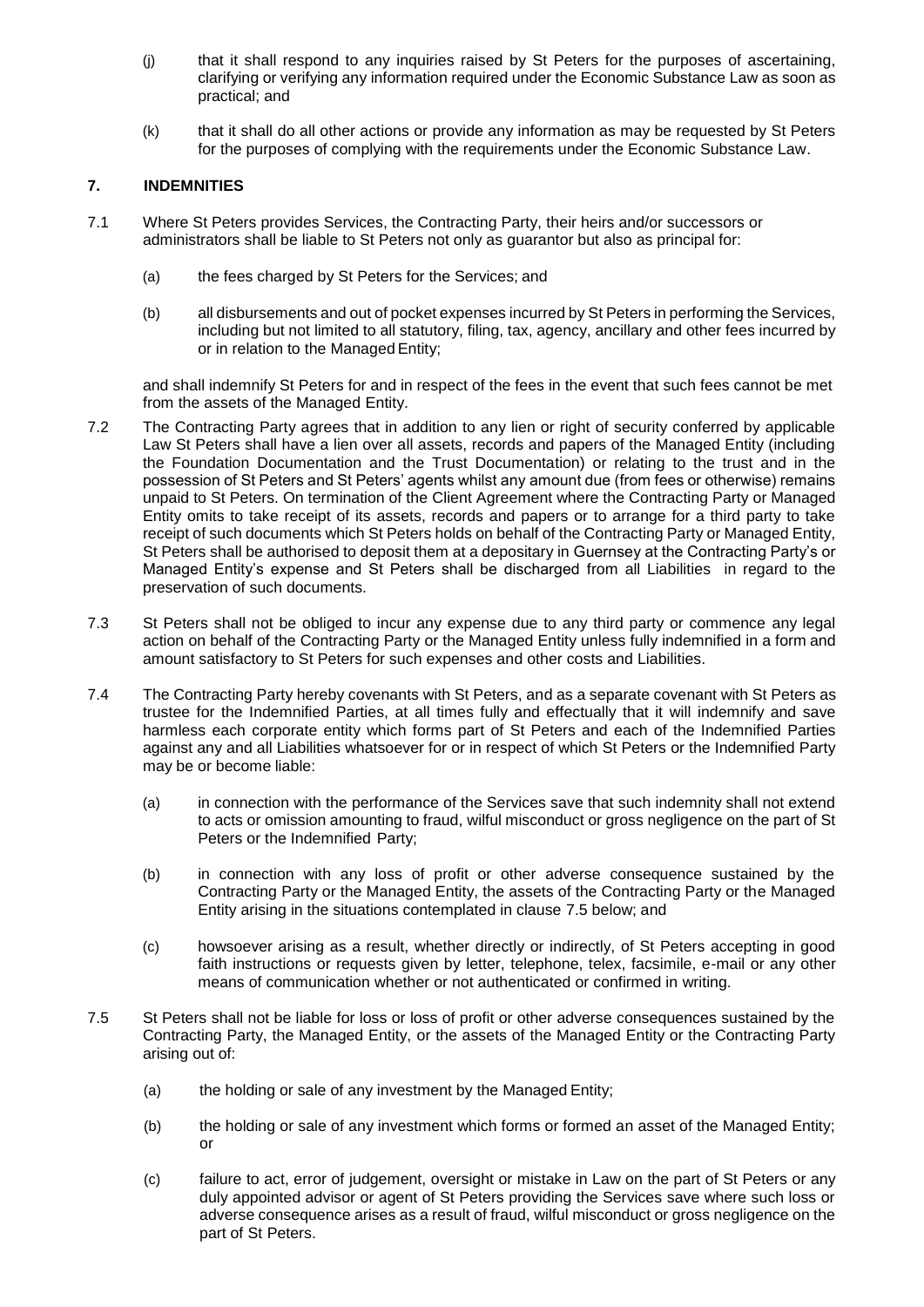- 7.6 With regard to telephone, telex, facsimile, e-mail or other instructions or requests not in writing St Peters shall be entitled to rely on such instructions or requests and the indemnity provided to St Peters under this clause 7 shall cover any error or discrepancy arising therefrom including any conflict between St Peters' interpretation of such instructions or requests and any subsequent confirmation in writing.
- 7.7 The Contracting Party shall, through the Managed Entity or otherwise, bear any loss or damage which results from the reliance by St Peters upon any false, contradictory, forged or otherwise legally deficient advice, recommendation or request for action that appears to be from the Contracting Party or from any person nominated by the Contracting Party as referred to above. The indemnities in this clause 7 are in addition to the indemnities contained (where the Managed Entity is a trust) within the Trust Documentation or (in the case of a Managed Entity other than a trust) in the memorandum and articles of association, charter, articles, limited partnership agreement or other constitutional documents or (in all cases) given by a third party (including but not limited to the beneficiaries, beneficial owners, shareholders, directors or council members of the Managed Entity).
- 7.8 Where St Peters considers that the indemnities provided under these Standard Terms are insufficient and requests further indemnities or security from:
	- (a) the Contracting Party, then the Contracting Party shall negotiate with St Peters in good faith with the intent that St Peters shall either be provided with such indemnities or other security as St Peters requires or that St Peters shall be satisfied that such additional indemnity or security is not required; or
	- (b) any other person (including, for the avoidance of doubt but not limited to, a corporate person), then the Contracting Party will use its best endeavours to obtain such indemnities or security as St Peters reasonably requires from such third party; and
	- (c) until such further indemnities are given, security is provided or St Peters is satisfied that such further indemnities or security is not needed, St Peters shall not be required to perform any of the Services if, in its absolute discretion, it considers such performance exposes it to Liabilities against which is it not sufficiently indemnified.
- 7.9 Where the Contracting Party is comprised of two or more persons then the liability of such persons shall be joint and several with the other(s) meaning that if there is a default by the Contracting Party in meeting its obligations under the Client Agreement then each person comprising the Contracting Party will be liable to the full extent of the Contracting Party's liability.
- 7.10 St Peters shall not be liable for loss or damage to the Contracting Party, the Managed Entity or any other party or for any failure to fulfil its duties under the Client Agreement if such loss, damage or failure is caused by or directly or indirectly due to war damage, enemy action, the act of any government or other competent authority, riot, civil commotion, rebellion, storm, tempest, accident, fire, lock-out, strike or other cause whether similar or not beyond the control of such party provided that St Peters shall use all reasonable efforts to minimise the effects of the same (a **Force Majeure Event**).
- 7.11 If St Peters is unable to perform its duties or obligations under the Client Agreement as a result of a Force Majeure Event for a continuous period in excess of 30 days, it may at its discretion terminate the Client Agreement by written notice at the end of that period. In the event of such period the Parties shall agree upon a fair and reasonable payment for all Services provided up to the date of termination. Such payment shall take into account any prior contractual commitments entered into in reliance on the performance of the Client Agreement.
- 7.12 The provisions of this clause 7 shall remain in full force and effect notwithstanding the termination of the Services and shall continue in full force and effect for the benefit of St Peters and any Indemnified Party notwithstanding that the Indemnified Party is no longer an Officer, employee of or person appointed by St Peters.

# **8. REMUNERATION**

- 8.1 The Contracting Party shall pay fees to St Peters for the Services in accordance with:
	- (a) St Peters' standard scale of fees (with St Peters having the power to vary its charges in accordance with any new scale of fees in force from time to time); unless
	- (b) such other scale and/or terms has been agreed between the Parties.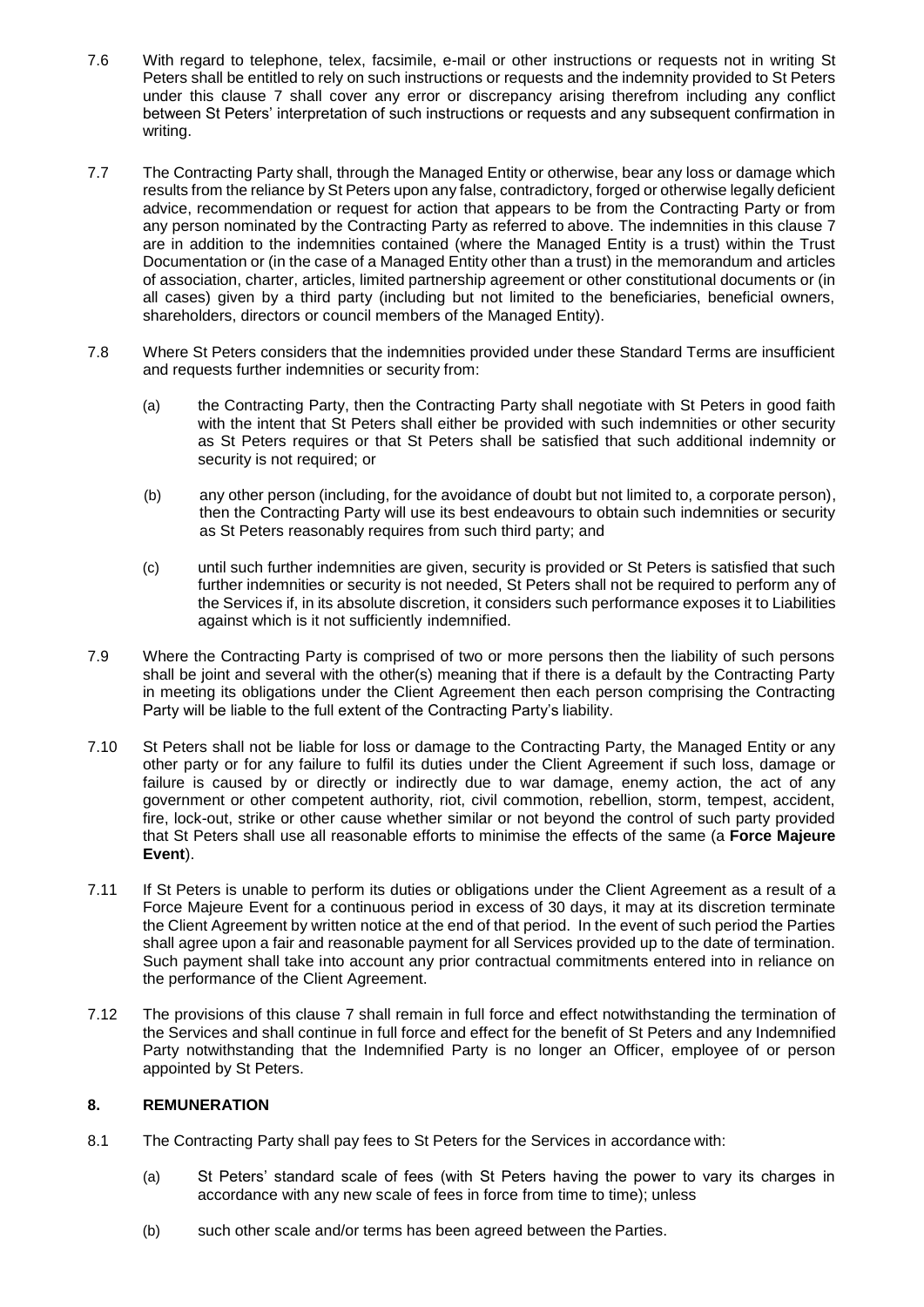- 8.2 The Contracting Party shall ensure that St Peters is reimbursed for all disbursements and out of pocket expenses incurred by St Peters on behalf of the Managed Entity, the Contracting Party or in performing the Services.
- 8.3 Where St Peters is providing Corporate Services to a foundation or Trust Services it shall, to the extent permitted by the Foundation Documentation or the Trust Documentation and applicable Law, be remunerated or reimbursed out of the assets of the trust or foundation without the prior consent of the Contracting Party.
- 8.4 St Peters' remuneration and reimbursement under this clause 8 shall be paid from the assets of the Managed Entity or on behalf of the Managed Entity within thirty (30) days of the issuing of invoices without the prior consent of the Contracting Party, (subject to the limitation noted in clause 8.3 above). If this is not possible or not forthcoming or if there is a shortfall then the Contracting Party shall pay such outstanding amount of remuneration or reimbursement not only as guarantor but as principal in accordance with clause 8.2 above.
- 8.5 The Contracting Party waives any and all rights it may have under the *droit de division* and the *droit de discussion* (being customary Guernsey Law rights) in respect of payments due under the Client Agreement.
- 8.6 All fees shall be paid within thirty (30) days of the issuing of invoices or sooner if required to meet third party costs and expenses and disbursements or for any other reason and in such cases by the date notified by St Peters.
- 8.7 In the event that any monies due to be paid to St Peters by the Contracting Party or the Managed Entity remain unpaid for a period of sixty (60) days of the issuing of the invoice, the Contracting Party or the Managed Entity shall be obliged to pay, on a full indemnity basis:
	- (a) all legal costs incurred by St Peters resulting from the instigation of legal proceedings against the Contracting Party or the Managed Entity by St Peters for the recovery of any monies due; and
	- (b) interest on any sum invoiced and outstanding for more than sixty (60) days, such interest rate to be 2% per calendar month, backdated to the date of the invoice compounded monthly, as well after as before judgment.
- 8.8 Should any fee due by the Contracting Party or Managed Entity be unpaid for a period of sixty (60) days, such debt (together with interest as provided in clause 8.7) shall be deemed to be a debt due jointly and severally by the Contracting Party and the Managed Entity and St Peters shall be entitled to procure that the Contracting Party or Managed Entity pays such debt to St Peters including by way of the realisation of the assets of the Managed Entity.
- 8.9 Should any fees or other amounts owing by the Contracting Party or Managed Entity not be paid by the agreed date and as a result statutory penalties or fines are incurred by the Managed Entity, these shall be for the account of the Contracting Party or the Managed Entity and no liability whatsoever shall accrue to St Peters for such payment or for any consequences arising as a result of non- payment unless the non-payment was caused by St Peters' negligence. St Peters is under no obligation whatsoever to advance sums to pay third party expenses where invoices to the Contracting Party or Managing Entity in respect of those services have not been paid.
- 8.10 St Peters shall be entitled to be paid by the Contracting Party or the Managed Entity in connection with transactions other than the provision of the Services. St Peters is entitled to retain any brokerage or commission received in respect of any transaction:
	- (a) to which the Managed Entity is a party; or
	- (b) to be entered into on behalf of the Managed Entity.
- 8.11 Furthermore, St Peters shall be entitled to its normal profit in respect of any services or transactions that do not form part of the Services which are carried out for the Contracting Party or the Managed Entity.
- 8.12 If any amounts (fees, duties, charges or otherwise) payable under the Client Agreement are not paid within thirty (30) days of becoming due then St Peters shall not be under any further obligation, except as required by Law, to provide the Services or to keep the Managed Entity in good standing.
- 8.13 In the absence of manifest error, the amounts set out in St Peters' invoice as being due to St Peters under the Client Agreement shall be conclusive.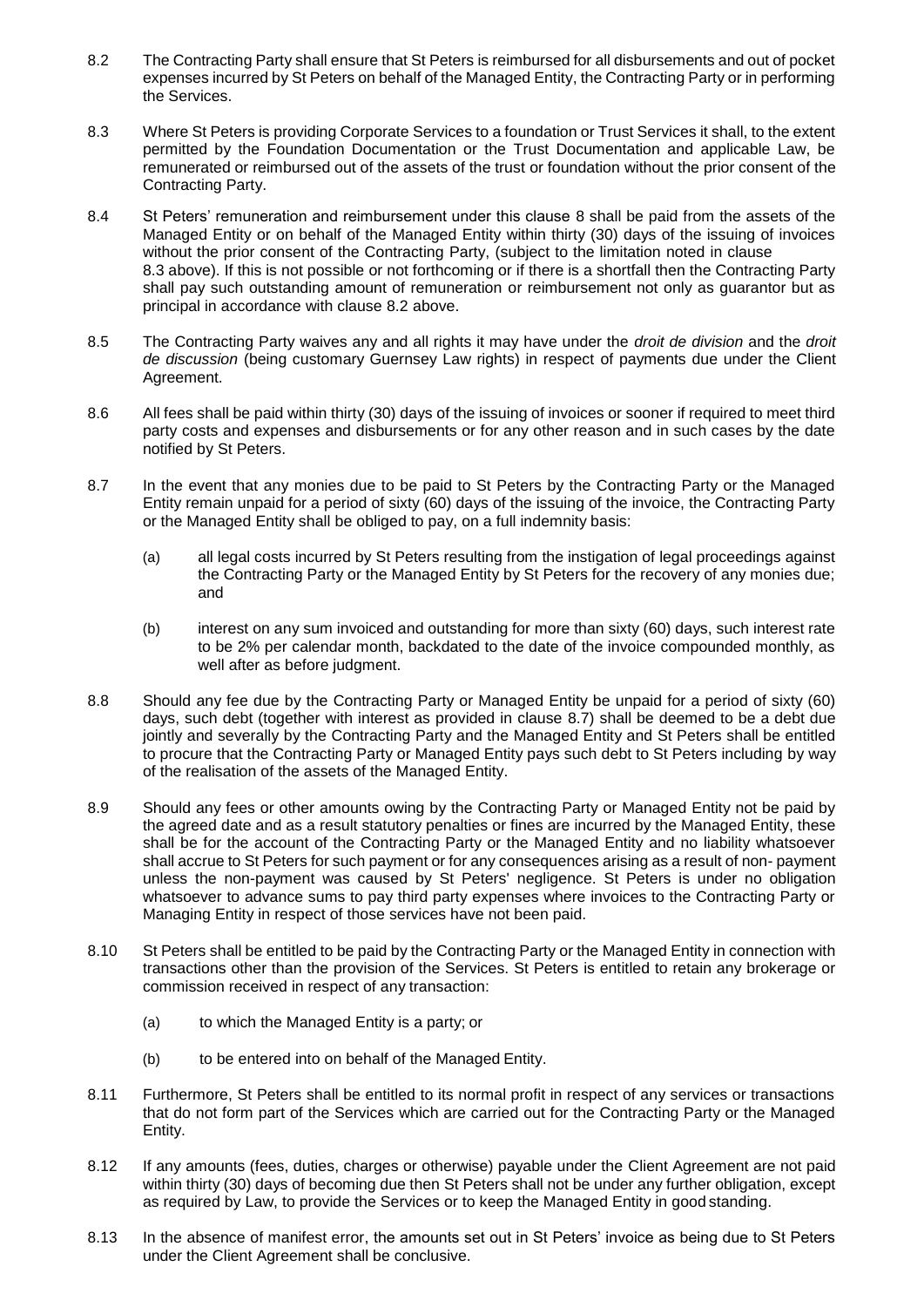#### **9. LEGAL AND TAXATION MATTERS**

- 9.1 The Contracting Party acknowledges that it has been advised by St Peters to take independent legal and taxation advice:
	- (a) prior to entering into the Client Agreement; and
	- (b) in relation to the Managed Entity and any larger structure generally;

and that it has taken such advice or has declined to do so but has carefully read and considered these Standard Terms (and any documentation of the Managed Entity including, if applicable, any Trust Documentation or Foundation Documentation whether in draft or executed form) including in particular the terms of the indemnities contained in these Standard Terms and, if applicable, any Trust Documentation or Foundation Documentation (whether in draft or executed form). The Contracting Party shall continue to acquaint itself with any legal or tax obligations it may continue to have during the time that the Services are provided under the Client Agreement.

- 9.2 The Contracting Party confirms that it has not been provided with any legal or taxation advice in relation to the Managed Entity by St Peters or its agents.
- 9.3 St Peters does not offer legal or tax advice and at all times the Contracting Party and the Managed Entity (and beneficiaries, beneficial owners, council members or officers thereof) must rely on their own legal and tax advice.
- 9.4 If St Peters draws to the attention of the Contracting Party or the Managed Entity (or the beneficiaries, beneficial owners, council members or officers thereof) that taking or refraining from a course of action may or may not have tax or legal implications then such communication by St Peters shall not be considered to be tax or legal advice and shall not be relied upon by the recipient of such communication. The recipient shall obtain such other tax or legal advice as it considers necessary in these circumstances.
- 9.5 St Peters accepts no liability whatsoever for the tax consequences of actions or omissions it takes in respect of the Managed Entity or the provision of the Services.
- 9.6 Upon:
	- (a) any change in circumstances of the Contracting Party or the beneficiaries, beneficial owners, council members or officers of the Managed Entity;
	- (b) distributions from the trust being effected; or
	- (c) other activities being undertaken with resulting tax or adverse legal implications;

the Contracting Party shall (if Contracting Party deems it necessary) instruct St Peters to make any necessary reporting or filing and undertake all other actions in order to comply with the requirements of any applicable Law or any relevant tax, regulatory or governmental authorities. St Peters will not be responsible for any compliance with reporting or filing requirements (whether for tax purposes or otherwise) in relation to the Managed Entity other than where St Peters has a statutory obligation or has expressly agreed to do so in writing.

- 9.7 The St Peters Group Licensees are and are required to be licensed by the Guernsey Financial Services Commission under the Fiduciary Law. The St Peters Group Licensees are authorised to carry on by way of business all fiduciary activities regulated under the Fiduciary Law.
- 9.8 The St Peters Group Licensees are obliged to comply with the terms of the Fiduciary Law, ancillary legislation and certain codes of practice. Additionally, St Peters is obliged to comply with other Guernsey Law requirements including anti-money laundering legislation, proceeds of crime legislation and financing of terrorism legislation. At no time in the course of providing the Services shall St Peters or any officer or employee of St Peters be required to act or refrain from acting in such a matter as to breach the requirements of any applicable Guernsey or other Law (including but not limited to those referred to in the preceding sentence) or take any actions which might jeopardise any license granted by the Guernsey Financial Services Commission. Any work that St Peters undertakes in order to comply with its third-party obligations with regard to anti-money laundering and other regulatory requirements shall be reimbursed by the Contracting Party or Managed Entity.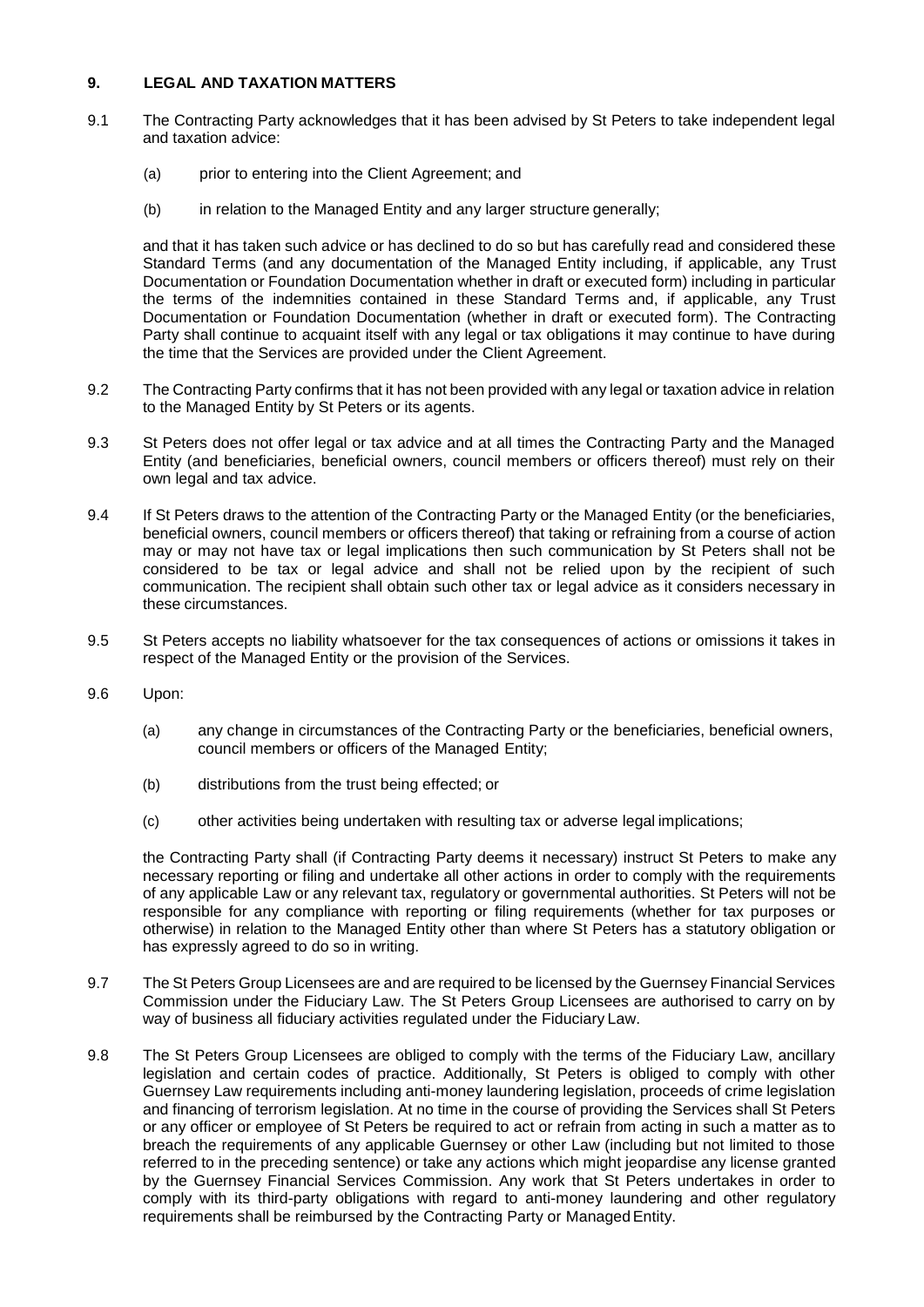#### **10. CLIENT MONEY**

- 10.1 St Peters may at its discretion agree to hold monies in its client account in certain circumstances and when doing so agrees to comply with The Fiduciary Rules 2020 or The Fiduciary Rules and Guidance, 2021, as applicable.
- 10.2 St Peters may set up accounts with any bank or institution of its choosing. St Peters will not be liable for any Losses (whether consequential or otherwise), damages or liabilities howsoever arising associated with the acts, omissions, failure or insolvency of any bank or institution with whom it maintains an account on the Contracting Party's behalf.
- 10.3 St Peters reserves the right to request a payment on account of fees, disbursements and/or charges.
- 10.4 Where St Peters is holding money for a Contracting Party or Managed Entity, on account or otherwise, it may use this money towards payment or part-payment of any of its outstanding invoices. Should a Contracting Party or Managed Entity inform St Peters in writing of a bona fide dispute in relation to its fees, disbursements or charges, it will place such funds on a suspense account pending resolution of any such dispute.
- 10.5 To the extent that tax is or is required to be deducted from any amounts paid or received by a Contracting Party, Managed Entity or other connected entity, St Peters may account to the relevant tax authorities for tax deducted.
- 10.6 Where St Peters receives or is holding money for a Contracting Party or Managed Entity on account or otherwise and it has suspicions of money laundering or any illegal activity it may be obliged to report those suspicions to the relevant authorities and reserves the right to refuse to transfer out such money without the prior sanction of any relevant authorities.

# **11. TERMINATION**

- 11.1 The Client Agreement shall continue in force until terminated:
	- (a) by either party giving to the other not less than thirty (30) days' notice in writing; or
	- (b) immediately upon an Event of Default.
- 11.2 Upon termination of the Client Agreement for any reason:
	- (a) the Contracting Party shall immediately pay to St Peters all of the Contracting Party's outstanding unpaid invoices and interest and, in respect of Services supplied but for which no invoice has been submitted, St Peters may submit an invoice, which shall be payable immediately on receipt;
	- (b) where the Corporate Services includes the provision of a director or a company secretary St Peters will promptly take all steps necessary to effect the resignation of such director or company secretary (such resignation to be effective contemporaneously with the cessation of the provision of Corporate Services) in accordance with the constitutional documents of the company and applicable Law;
	- (c) upon cessation of the provision of the Corporate Services and subject to the terms of the Client Agreement and provided it is not prohibited from doing so by applicable Law St Peters shall deliver to the Contracting Party or to such other party as the Contracting Party instructs the records of the Managed Entity held by St Peters and its agents, provided that St Peters shall be entitled to keep copies at the expense of the Contracting Party of such of the records as St Peters wishes or as St Peters is obliged to keep by applicable Law; and
	- (d) where St Peters provides either Corporate Services to a foundation or Trust Services then the Client Agreement shall cease (in relation to the provision of those Services) upon St Peters ceasing to provide such Services, such cessation being in accordance with the terms of the Trust Documentation or Foundation Documentation and applicable Law.
- 11.3 Upon the termination of St Peters' involvement in the affairs of the Managed Entity:
	- (a) St Peters may arrange payment of any amounts due to it from the assets of the Managed Entity, or otherwise exercise a right of lien over such assets, notwithstanding that it may have been the practice of the Contracting Party to meet such fees and expenses;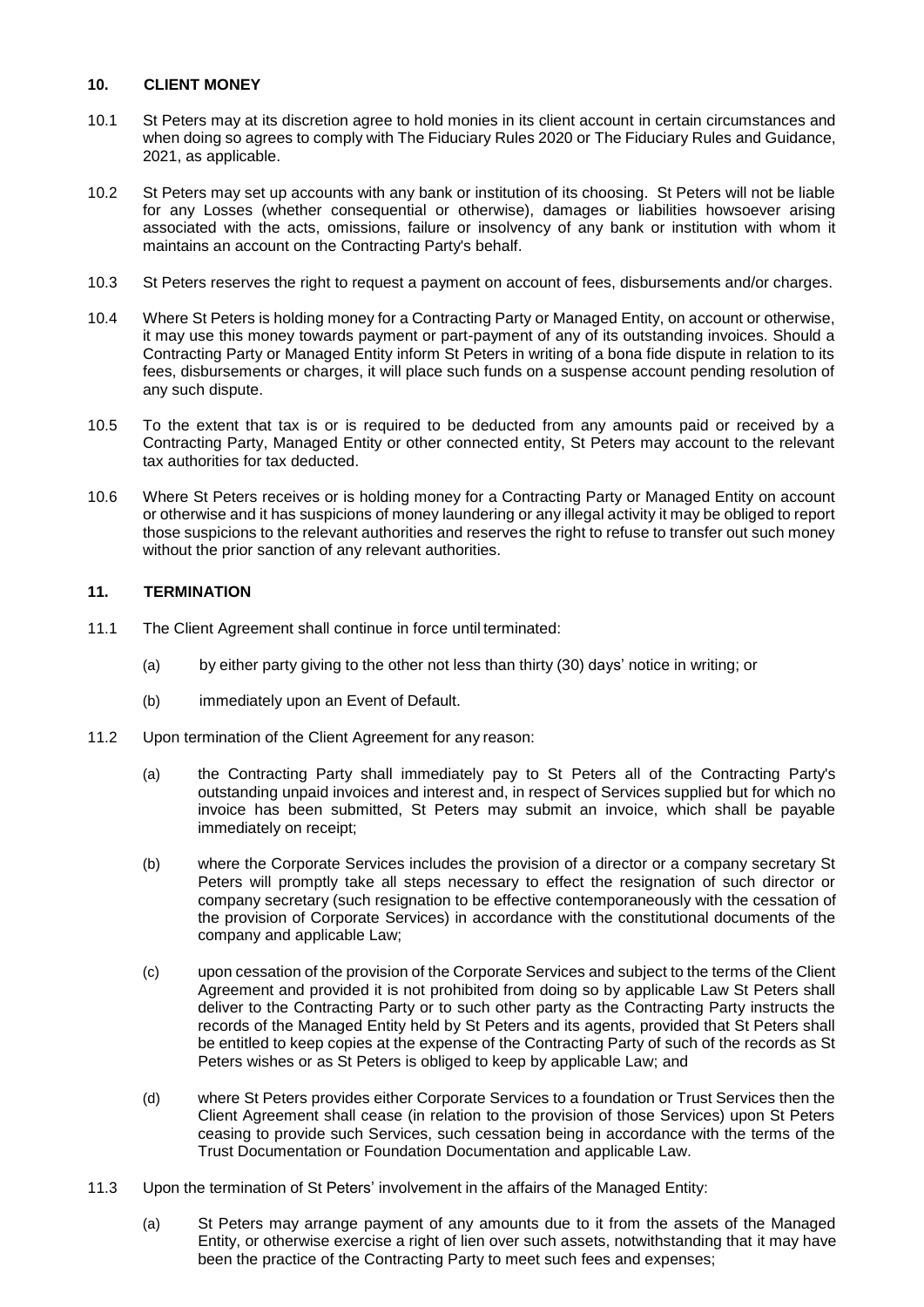- (b) St Peters shall cause its Officers, employees and appointees to resign from all positions of the Managed Entity;
- (c) Where the Managed Entity is other than a trust or foundation, St Peters shall be entitled to transfer or procure the transfer of the Managed Entity into the sole name of the Contracting Party and thereupon St Peters shall be under no further obligation to provide management or administrative services to the Managed Entity or to maintain the same in good standing; and the Contacting Party shall be responsible for providing replacement directors and officers who are eligible to act; and
- (d) Where the Managed Entity is a trust or foundation, the Contracting Party shall find a suitable replacement as trustee, protector, council member or adviser for St Peters. Should the Contracting Party fail to provide such replacement then St Peters may find such a replacement and, on behalf of the Contracting Party, St Peters may enter into agreement with such replacement as to the provision and payment of the Services.
- 11.4 Subject to the terms of the relevant Trust Documentation or Foundation Documentation St Peters shall be entitled to, and where appropriate the Contracting Party shall procure without delay, an express indemnity from the continuing and/or new trustees, directors, council members or administrators in a form acceptable to St Peters against all Liabilities whatsoever for which St Peters may be or become liable as provider of, or in connection with the provision of, the Services to the Managed Entity.
- 11.5 St Peters shall retain documents of the Managed Entity in its possession for the period prescribed by applicable Law in accordance with its standard scale of fees. After such period has elapsed St Peters shall be free to dispose of any documents as it thinks fit without further reference to the Contracting Party.
- 11.6 These Standard Terms shall remain in force, subject to the foregoing provisions or unless modified in writing by the Parties hereto, notwithstanding the voluntary liquidation, termination or dissolution of any of the Parties or Contracting Parties.

# **12. MISCELLANEOUS PROVISIONS**

- 12.1 No failure on the part of any Party to exercise, and no delay in its part in exercising, any right or remedy under the Client Agreement will operate as a waiver thereof, nor will any single or partial exercise of any right or remedy preclude any other or further exercise thereof or the exercise of any other right or remedy.
- 12.2 The rights and remedies provided in the Client Agreement are cumulative and not exclusive of any rights or remedies provided by Law or otherwise.
- 12.3 Any provision of the Client Agreement which is held invalid or unenforceable in any jurisdiction shall be ineffective to the extent of such invalidity or unenforceability without invalidating or rendering unenforceable the remaining provisions hereof, and any such invalidity or unenforceability shall not invalidate or render unenforceable such provisions in any other jurisdiction.
- 12.4 Neither the Contracting Party nor the Managed Entity shall use, nor cause nor permit to be used, directly or indirectly, the St Peters name in any text or document or promotional literature without the prior written consent of St Peters.
- 12.5 None of the Parties shall do or commit any act, matter or thing which would or might bring into disrepute in any manner the business or reputation of the other Party.
- 12.6 Notwithstanding any other provision of the Client Agreement, at no time shall St Peters be required by the Contracting Party or the Managed Entity in connection with the provision of the Services to break any applicable Law or direction from any regulatory, statutory or governmental authority.
- 12.7 Where any of the obligations of St Peters under the Client Agreement require a license from the Guernsey Financial Services Commission (or other applicable regulator) in order for St Peters to lawfully fulfil those obligations then such obligations shall be binding on and may be fulfilled by only those members of St Peters who hold the requisite license.
- 12.8 The Contracting Party may not assign its rights or obligations under the Client Agreement without the written consent of St Peters who may in its absolute discretion withhold such consent. St Peters may assign any or all of its rights and obligations under the Client Agreement and need not obtain the consent of the Contracting Party to such assignment.
- 12.9 The Contracting Party acknowledges that St Peters is required by Guernsey Law to behave towards regulators in an open, honest and co-operative manner and is required to make disclosures on the occurrence of certain events.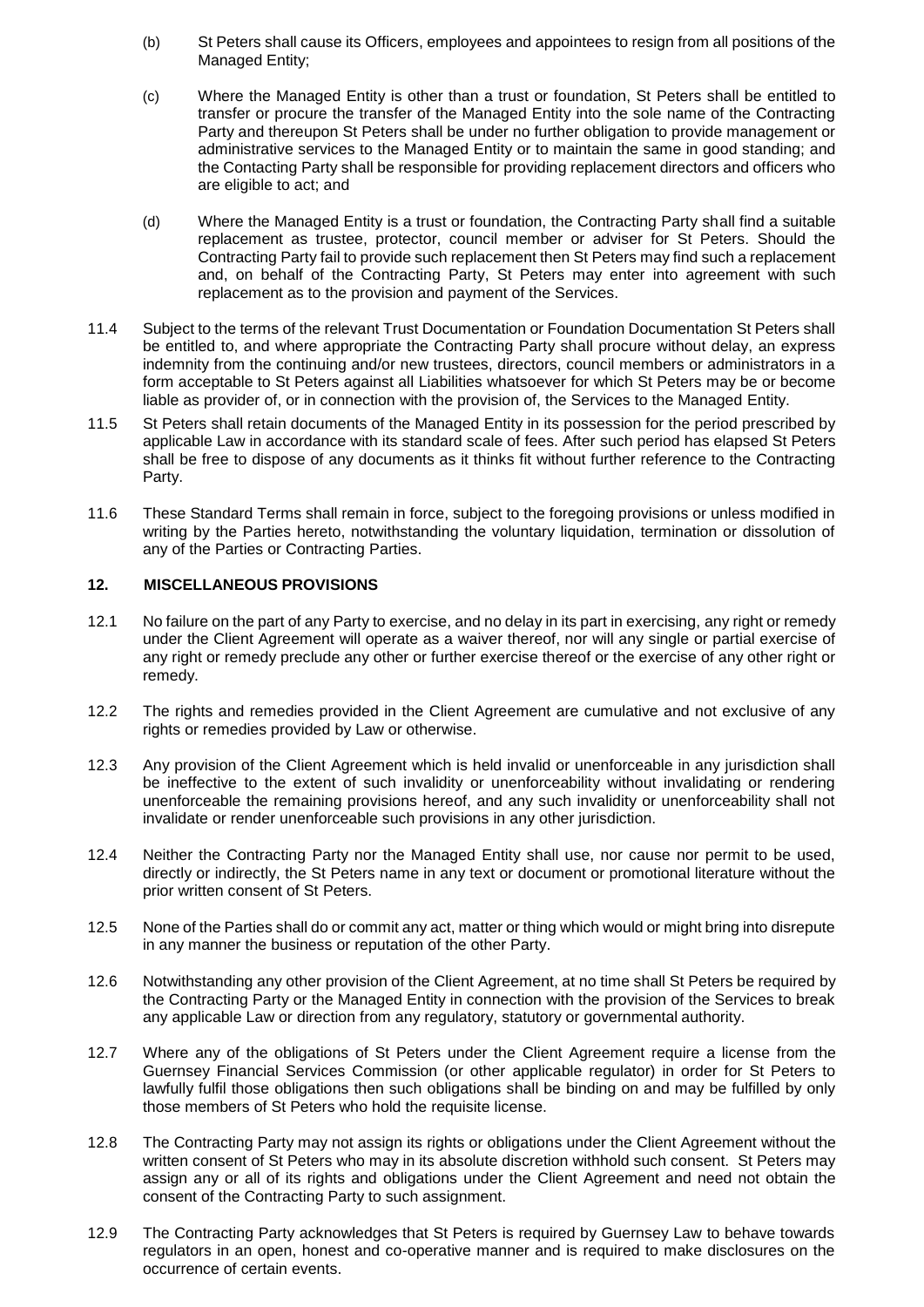- 12.10 The Contracting Party further acknowledges that in providing the Services St Peters will have obligations to third parties, including but not limited to beneficiaries of a trust or shareholders of a company. Where St Peters' obligations to such third parties conflict with St Peters' obligations under the Client Agreement then the Parties shall, in good faith and promptly, negotiate to resolve on a course of action. Nothing in the Client Agreement shall be deemed to require St Peters to break its fiduciary and/or corporate governance obligations arising out of the provision of the Services and, in the absence of resolution between the Parties as to the course of action, the fiduciary and/or corporate governance obligations shall prevail over the Client Agreement.
- 12.11 Any complaints regarding the quality of services provided by St Peters or the fees invoiced by St Peters should be made in writing within twenty-eight (28) days of the service provided that the Contracting Party or Managed Entity considers to be inadequate or the receipt of the invoice which the Contracting Party or the Managed Entity disputes. Upon receipt of such a complaint St Peters will, within twentyeight (28) days, provide explanations in writing regarding the services provided and the fees invoiced. If St Peters is of the view, after having considered the representations of the Contracting Party or the Managed Entity, that the compliant is justified, St Peters will offer to correct any mistakes to the extent that this possible and/or offer an appropriate reduction in the fees invoiced.
- 12.12 The Contracting Party undertakes to adhere to all Laws, including all anti-money laundering, financing of terrorism and other criminal Laws in all relevant jurisdictions during the time the Services are provided by St Peters.
- 12.13 The Contracting Party shall promptly notify St Peters of any dispute, conflict or litigation in which the Managed Entity may become involved.
- 12.14 The Parties hereby acknowledge that these Standard Terms are confidential and that neither Party shall disclose information to any third party about these Standard Terms, the Managed Entity or the Services except as set out in these Standard Terms or as required by applicable Law. St Peters reserves the right to make such disclosure if it is in the commercial interests of St Peters and the Managed Entity. Notwithstanding any provision of these Standard Terms the Parties may disclose these Standard Terms to their professional advisers (including but not limited to their lawyers, accountants and auditors) or to any relevant regulatory authority, law agency or supervisory body.
- 12.15 These Standard Terms may be issued in several languages. In case of discrepancies the English wording shall prevail.
- 12.16 St Peters may in its sole discretion vary the Standard Terms from time to time, including during the course of the provision of the Services, without the prior consent of the Contracting Party. These Standard Terms and any future variations will be published on [www.stpeterstrust.com](http://www.stpeterstrust.com/) by way of public notice to all current and prospective clients. On the basis of such publication the Contracting Party will be deemed to have agreed to the Standard Terms and all such variations.
- 12.17 St Peters may, in its sole discretion, take any action in relation to a Managed Entity that is subject to an Insolvency Event.

#### **13. NOTICE**

- 13.1 Any communication, notice or other document (including any invoice) to be given under these Standard Terms shall be in writing in English and shall be deemed duly given if signed by the party giving notice and if left or sent by airmail post or by telex, telegram, cable, facsimile transmission, email or other means of telecommunication in permanent written form to the address last notified in accordance with clause 6.1(h) of the party receiving such notice.
- 13.2 Any such notice or other communication shall be deemed to be given to and received by the addressee:
	- (a) at the time the same is left at the address of or handed to a representative of the party to be served;
	- (b) where such notice is sent by post (first class if available) and the Contracting Party is in the United Kingdom, the Channel Islands or the Isle of Man: two (2) days following the date of posting;
	- (c) where such notice is sent by post (airmail) and the Contracting Party is elsewhere: seven (7) days following the date of posting; and